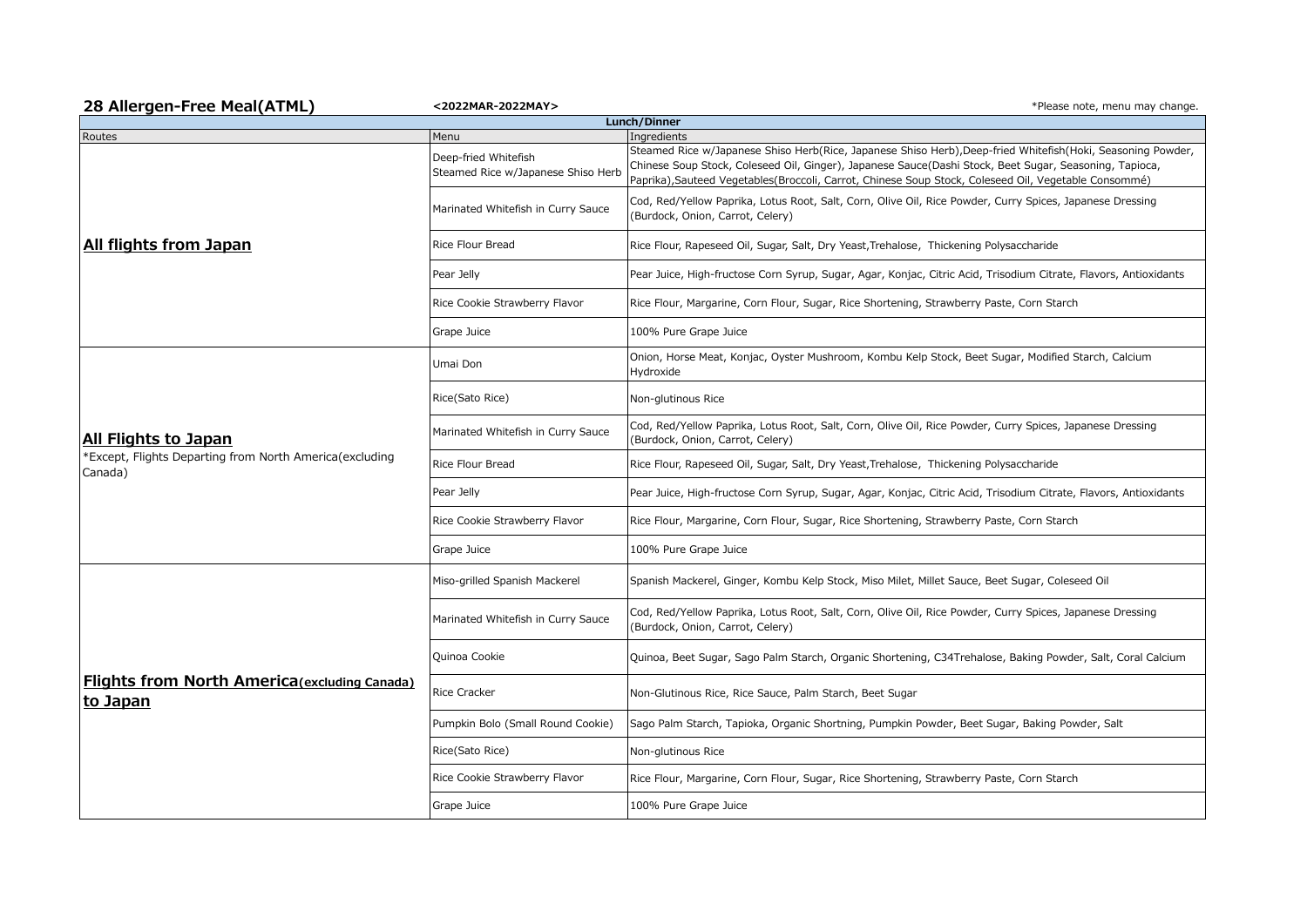| <b>Second Meal</b>                                                                                                                                                                                                                            |                               |                                                                                                                                                                                                                                                                                                        |  |  |
|-----------------------------------------------------------------------------------------------------------------------------------------------------------------------------------------------------------------------------------------------|-------------------------------|--------------------------------------------------------------------------------------------------------------------------------------------------------------------------------------------------------------------------------------------------------------------------------------------------------|--|--|
| Routes                                                                                                                                                                                                                                        | Menu                          | Ingredients                                                                                                                                                                                                                                                                                            |  |  |
| The Following Flights from Japan<br>to North America, Mexico, Europe<br>NH010,110(JFK) /006,126(LAX)/008(SFO) / 012,112(ORD)<br>002,102(IAD) / 114,174(IAH) / 180(MEX)<br>231(BRU) / 118,178(SEA) / 211(LHR) / 215(CDG) / 223(FRA) / 217(MUC) | Herb-grilled Rockfish         | Herb-grilled Rockfish(Rock Fish, Soup, Olive Oil, Vegetable Consommé, Garlic, Basil), Corn Rice(Rice, Corn,<br>Chinese Soup Stock, Carrot, Beet Sugar, Vegetable Consommé, Salt), Bean Sprout & Spinach Namul(Bean Sprout,<br>Spinach, Carrot, Coleseed Oil, Salt, Vegetable Consommé, Pepper, Garlic) |  |  |
|                                                                                                                                                                                                                                               | <b>Rice Flour Bread</b>       | Rice Flour, Rapeseed Oil, Sugar, Salt, Dry Yeast, Trehalose, Thickening Polysaccharide                                                                                                                                                                                                                 |  |  |
|                                                                                                                                                                                                                                               | Grape Jelly                   | Grape Juice(Glucose Liquid Sugar & Fruit Sugar) Liquid Sugar, Sugar, Agar, Konjac, Citric Acid, Flavor, Sodium<br>Citrate, Antioxidant (Vitamin C)                                                                                                                                                     |  |  |
|                                                                                                                                                                                                                                               | Rice Cookie Strawberry Flavor | Rice Flour, Margarine, Corn Flour, Sugar, Rice Shortening, Strawberry Paste, Corn Starch                                                                                                                                                                                                               |  |  |
|                                                                                                                                                                                                                                               | Grape Juice                   | 100% Pure Grape Juice                                                                                                                                                                                                                                                                                  |  |  |
|                                                                                                                                                                                                                                               | Rice Chocolate Cake           | Ground Rice (Domestic), Beet Sugar, Coconut Milk, Shortening (Oil Of Palm), Oligosaccharide-Syrup, Cacao Mass,<br>Starch (Sago Palm), Cocoa Powder, Salt, Baking Powder                                                                                                                                |  |  |
| The Following Flights from Europe, Mexico<br>to Japan<br>NH179(MEX)/232(BRU) / 212(LHR) / 216(CDG)/224, 204(FRA)<br>218(MUC) / 206(VIE)                                                                                                       | Miso-grilled Spanish Mackerel | Spanish Mackerel, Ginger, Kombu Kelp Stock, Miso Milet, Millet Sauce, Beet Sugar, Coleseed Oil                                                                                                                                                                                                         |  |  |
|                                                                                                                                                                                                                                               | Rice Flour Bread              | Rice Flour, Rapeseed Oil, Sugar, Salt, Dry Yeast, Trehalose, Thickening Polysaccharide                                                                                                                                                                                                                 |  |  |
|                                                                                                                                                                                                                                               | Rice(Sato Rice)               | Non-glutinous Rice                                                                                                                                                                                                                                                                                     |  |  |
|                                                                                                                                                                                                                                               | Grape Jelly                   | Grape Juice(Glucose Liquid Sugar & Fruit Sugar) Liquid Sugar, Sugar, Agar, Konjac, Citric Acid, Flavor, Sodium<br>Citrate, Antioxidant (Vitamin C)                                                                                                                                                     |  |  |
|                                                                                                                                                                                                                                               | Rice Cookie Strawberry Flavor | Rice Flour, Margarine, Corn Flour, Sugar, Rice Shortening, Strawberry Paste, Corn Starch                                                                                                                                                                                                               |  |  |
|                                                                                                                                                                                                                                               | Grape Juice                   | 100% Pure Grape Juice                                                                                                                                                                                                                                                                                  |  |  |
|                                                                                                                                                                                                                                               | Rice Chocolate Cake           | Ground Rice (Domestic), Beet Sugar, Coconut Milk, Shortening (Oil Of Palm), Oligosaccharide-Syrup, Cacao Mass,<br>Starch (Sago Palm), Cocoa Powder, Salt, Baking Powder                                                                                                                                |  |  |
| The Following Flights from North America<br>to Japan<br>NH009,109(JFK) / 011,111(ORD) / 005,105,125(LAX) / 007,107(SFO)<br>101,001(IAD) / 119(SJC) / 117,177(SEA) / 113,173(IAH) / 181,183,185(HNL)                                           | Whitefish in curry sauce      | Hoki, Onion, Soup (Yeast Extract, Beet Molasses, Salt, Kelp Extract, Shiitake Mushroom Extract), Carrot, Shimeji<br>Mushroom, Powdered Soup, Beet Sugar, Ginger, Seasonig, Vegetable, Curry Powder, Garlic, Trehalose, Modified<br>Starch                                                              |  |  |
|                                                                                                                                                                                                                                               | Rice(Sato Rice)               | Non-glutinous Rice                                                                                                                                                                                                                                                                                     |  |  |
|                                                                                                                                                                                                                                               | Rice Cookie Strawberry Flavor | Rice Flour, Margarine, Corn Flour, Sugar, Rice Shortening, Strawberry Paste, Corn Starch                                                                                                                                                                                                               |  |  |
|                                                                                                                                                                                                                                               | Grape Juice                   | 100% Pure Grape Juice                                                                                                                                                                                                                                                                                  |  |  |